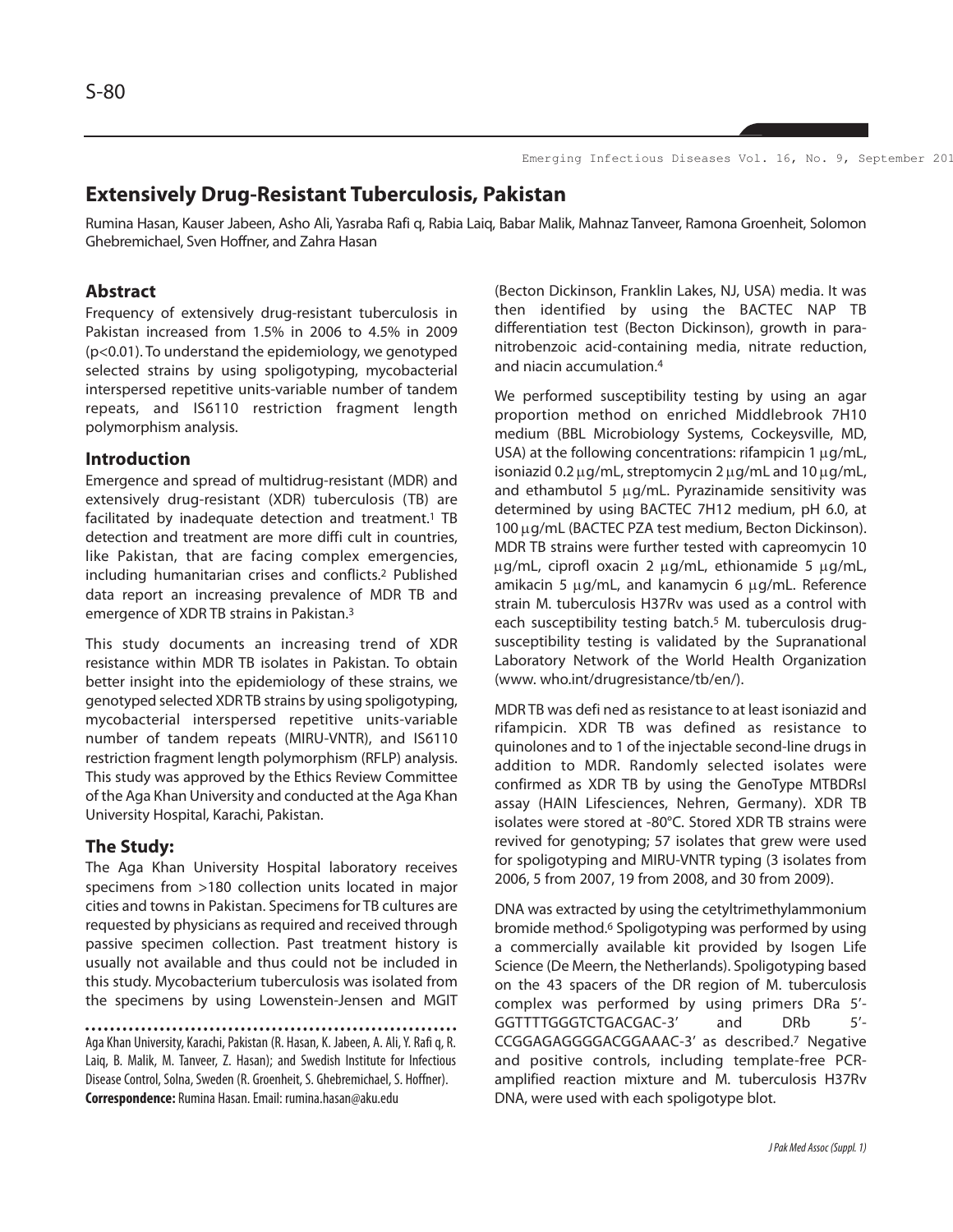Data extracted from the computerized information system of the hospital were transferred to the statistical software SPSS version 14.0 (SPSS, Chicago, IL, USA). Frequencies with percentages were computed for each year. We used X<sup>2</sup> for trend analysis to assess resistance trends over the study period. A p value <5% was considered significant.

The spoligotyping results were entered in the BioNumerics Software version 3.5 (Applied Maths Program, Biosystematica, Ceredigion, UK). A dendrogram was generated by using the unweighted pair-group method with arithmetic averages calculation. The spoligotypes were compared with the most prevalent M. tuberculosis subfamilies as identified by the World Spoligotyping Database SpolDB4.0 of Pasteur Institute of Guadeloupe (www.pasteur-guadeloupe.fr/tb/ bd\_myco.html),<sup>8</sup> which includes >40,000 isolates split into 1,030 shared types and >3,530 orphan profiles.

The isolates were genotyped by PCR amplification of 15 MIRU-VNTR loci by using standard methods as described.<sup>9</sup> Sizes of the PCR fragments and assignment of the various VNTR alleles were also determined by using standard protocol for gel electrophoresis (www.genoscreen.com). All reactions were performed in duplicate by using standard positive and negative controls supplied in the MIRU-VNTR validation kit.

IS6110 RFLP of M. tuberculosis strains were performed by standardized methods.<sup>10</sup> Briefly, XDR TB strains were recovered on LJ medium. DNA was extracted from the strains by standard methods.6,10 PvuII-digested DNA was subjected to agarose gel electrophoresis and Southern blotting. DNA fingerprinting was performed by hybridization with the IS6110 by using the enhanced chemiluminescence method (Amersham Biosciences, Piscataway, NJ, USA).

During 2006-2009, a total of 9,523 M. tuberculosis strains were isolated, including 3,682 (38.7%) MDR TB strains. Although the MDR TB rate remained constant (Table-1), the XDR TB rate (expressed as a percentage of MDR TB isolated in a year) showed a significant increase. The XDR TB strains were from specimens received from 23 cities; the largest numbers were from Karachi (22), Hyderabad (13), and Peshawar (12). Table-2: Spoligotype distribution of 57 extensively drug-resistant strains of Mycobacterium tuberculosis, Pakistan, 2006–2009\*.

| <b>Genogroup and shared type</b> | No. (%) isolates | <b>Overall %</b> |
|----------------------------------|------------------|------------------|
|                                  |                  |                  |
| CAS                              |                  | 57.9             |
| ST21                             | 2(3.5)           |                  |
| ST25                             | 1(1.8)           |                  |
| ST <sub>26</sub>                 | 24 (42.1)        |                  |
| <b>ST428</b>                     | 1(1.8)           |                  |
| ST794                            | 1(1.8)           |                  |
| ST1198                           | 3(5.3)           |                  |
| ST1401                           | 1(1.8)           |                  |
|                                  |                  |                  |
| Beijing                          |                  | 8.8              |
| ST <sub>1</sub>                  | 5(8.8)           |                  |
| EAI3                             |                  | 1.8              |
| <b>ST11</b>                      | 1(1.8)           |                  |
| U                                |                  | 1.8              |
| ST346                            | 2(3.5)           |                  |
| T1                               |                  | 7.0              |
| ST53                             | 1(1.8)           |                  |
| ST804                            | 3(5.3)           |                  |
| X3                               |                  | 1.8              |
| ST200                            | 1(1.8)           |                  |
| Unmatched cluster                | 2(3.5)           | 3.5              |
| Orphan types                     | 9(15.8)          | 15.8             |

\*ST, spoligotype; CAS, Central Asian strain; EAI, East African Indian strain.

Mean  $\pm$  SD age of patients with XDR TB was 37  $\pm$  14 (range 16-80) years; 57.15% were men and 42.85% women.

Diversity of XDR TB strains among the 57 isolates genotyped is shown by spoligotyping (Table-2) and MIRU-VNTR analysis. Spoligotyping data points to the predominance of strains belonging to the Central Asian Strain (CAS) 1 family ( $n = 24$ [42.1%]). Overall CAS strains included CAS1\_KILI ST21 ( $n = 2$ ); CAS1\_DEHLI ST25 (n = 1); CAS1, ST26 (n = 24); CAS1\_DEHLI ST428 (n = 1); CAS1\_DEHLI ST794 (n = 1); CAS1\_DEHLI ST1198  $(n = 3)$ ; and CAS1\_DEHLI ST1401  $(n = 1)$ . The second largest family comprised the Beijing (ST1) genogroup ( $n = 5$  [8.8%]). Four (7%) strains of T family (ST53 and ST804) and 2 strains of U family (ST346) were also identified. Additional XDR TB strains included 1 (2%) strain each of EAI (ST11) and X (ST200).

Table-1: Frequency of multidrug-resistance and extensively drug-resistance among Mycobacterium tuberculosis isolates, Pakistan, 2006–2009\*

|      | No. M. tuberculosis |                       | $MDR + ciprofloxacin-resistant$ | <b>Total no. XDR</b> | XDR as % of total |
|------|---------------------|-----------------------|---------------------------------|----------------------|-------------------|
| Year | <b>isolates</b>     | MDR isolates, no. (%) | isolates, no. (% of total MDR)  | <b>isolates</b>      | <b>MDR</b>        |
| 2006 | 1,917               | 728 (38)              | 131(18)                         |                      | 1.5               |
| 2007 | 2,019               | 782 (39)              | 168(21.5)                       |                      | 2.2               |
| 2008 | 2,584               | 991 (38)              | 356 (36)                        | 32                   | 3.2               |
| 2009 | 3,003               | 1,181 (39)            | 512 (43)                        | 53†                  | 4.5               |

\*MDR, multidrug resistant; XDR, extensively drug resistant.

†By trend analysis (p value for trend <0.01).